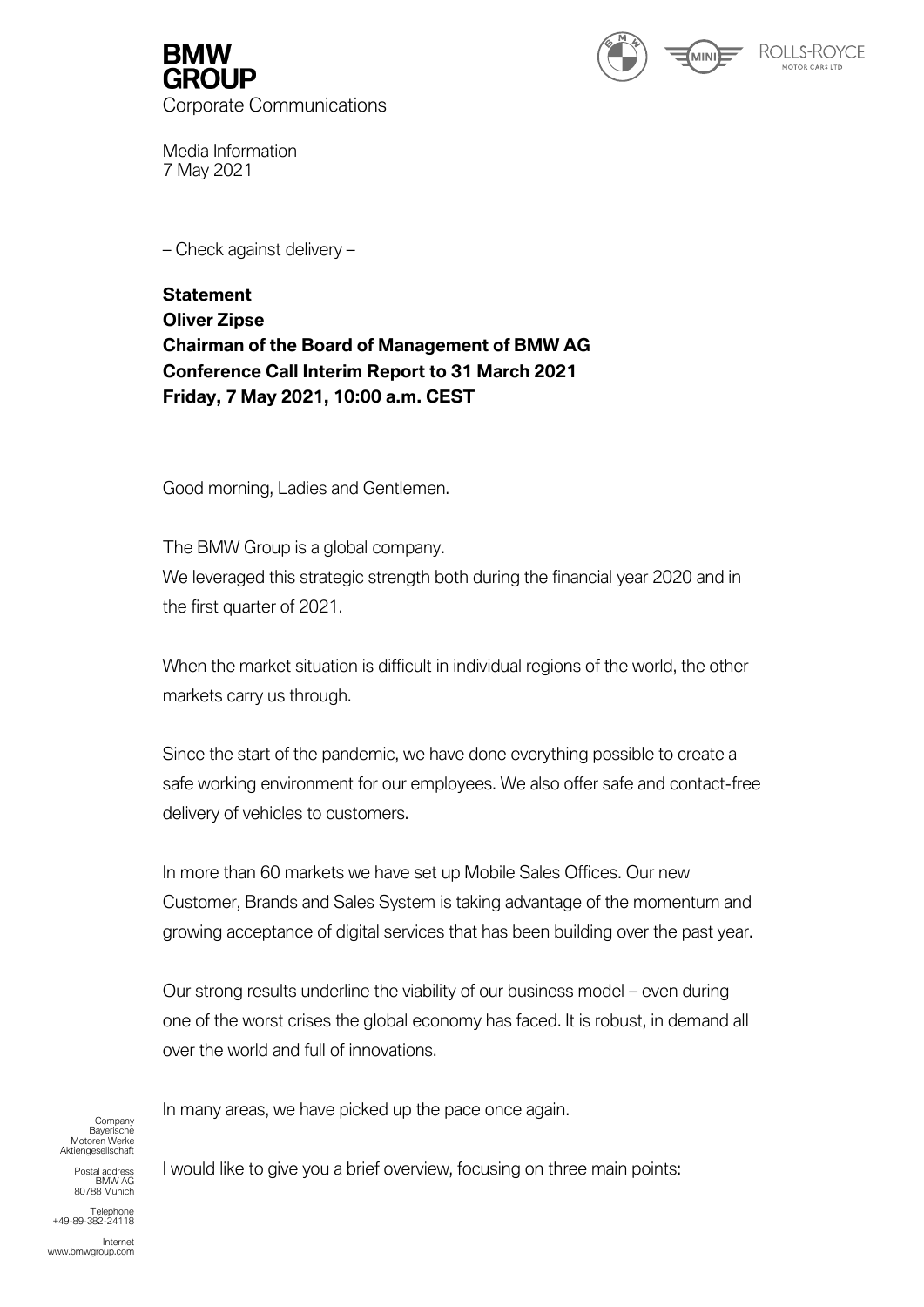



Media Information

Date 7 May 2021

<sub>Topic</sub> Statement Oliver Zipse, Chairman of the Board of Management of BMW AG Conference Call Interim Report to 31 March 2021

Page 2

- 1. We are on course for growth and we are growing profitably.
- 2. We are growing sustainably and have a clear roadmap into the future.
- 3. We are shaping the technology for tomorrow's mobility.

Let's start with the first point.

The BMW Group delivered excellent results in the first quarter of 2021.

- Markets worldwide are recovering.
- Our diverse product portfolio is reaching large groups of customers.
- And our ongoing efficiency measures are paying off.

This shows clearly: our strategy is having a real impact.

The Automotive Segment delivered an EBIT margin of 9.8 percent in the first quarter – back within our strategic medium-term target range for the first time in ten quarters. As in the past, this EBIT margin does not include the at-equity result from our BBA joint venture in China.

Another indicator of our operating strength is our free cash flow of 2.5 billion euros in the Automotive Segment – our best figure ever for a first quarter.

Our first-quarter deliveries also reached a new all-time high. Compared with the first quarter of 2019 – in other words, the comparable period before the crisis – Group sales increased by six percent.

Our total market share worldwide has climbed up to 3.3 percent – from 2.9 percent in the same period 2019.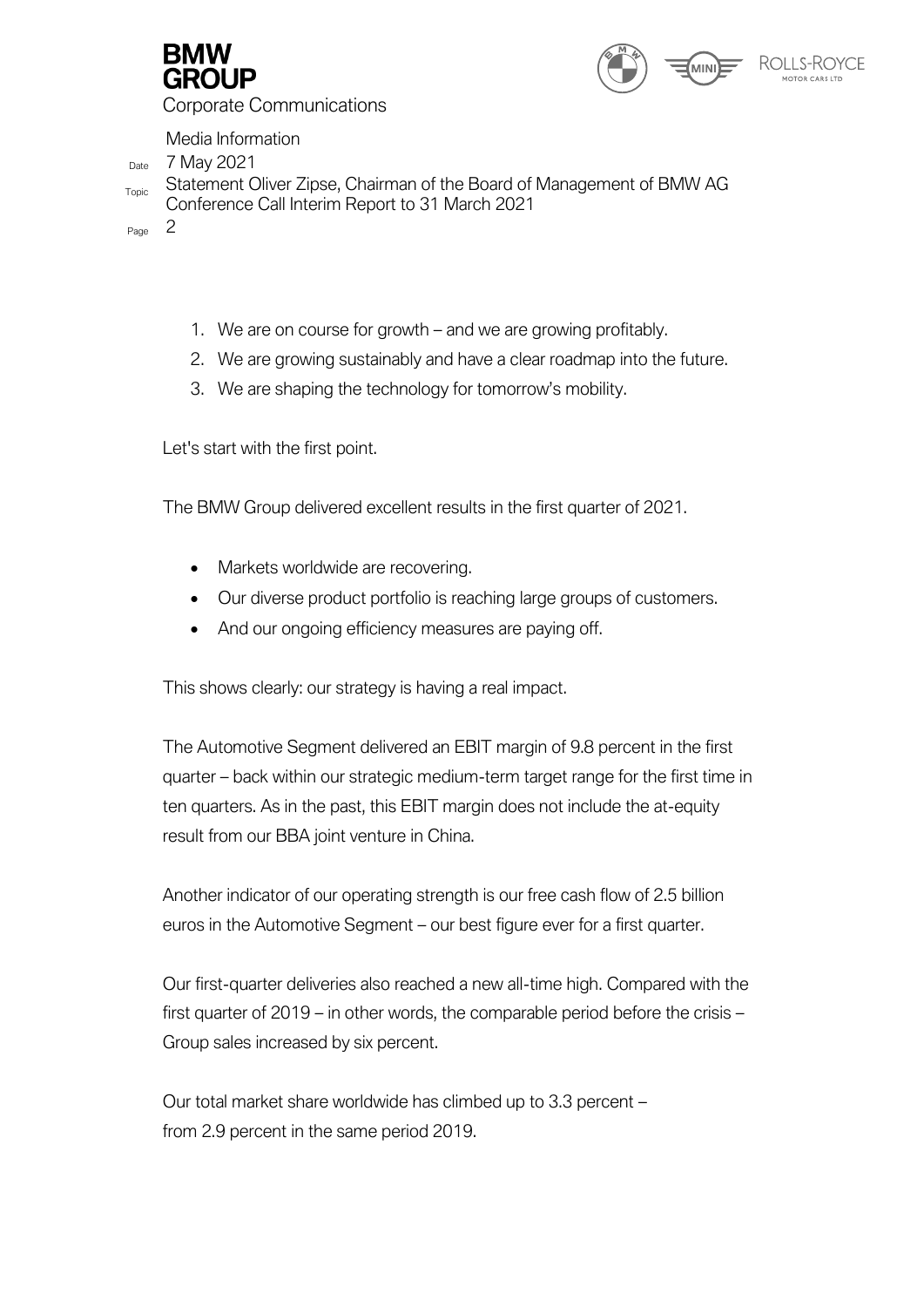



Media Information

 $Date$  7 May 2021

<sub>Topic</sub> Statement Oliver Zipse, Chairman of the Board of Management of BMW AG Conference Call Interim Report to 31 March 2021

Page 3

Our performance in the Chinese market stands out, in particular. Compared to the first quarter of 2019 – again, pre-crisis – our China sales increased by more than 36 percent.

We recently presented our model line-up for our largest market at Auto Shanghai 2021. With highly innovative, digitalised, electric and, above all, exceptionally high-quality products, like the BMW iX3, the BMW iX and the BMW i4, we intend to sustain our growth in China.

Our electrified models are also in high demand globally. In the first quarter, we were the biggest manufacturer of plug-in hybrids worldwide.

With more than 70,000 electrified vehicles sold in the first three months of 2021, we are on track to have a total of one million fully-electric vehicles and plug-in hybrids on the roads by the end of the year.

This also illustrates the success of our flexible architecture strategy.

The BMW iX3 is receiving consistently outstanding ratings from the automotive press: not only because of its many impressive characteristics – such as its quality, comfort, connectivity, operating ease and dynamic performance – but also its range.

Its efficient drive train puts it on a par with electric models with the highest ranges among all brands within its segment.

Just yesterday, I met with journalists testing pre-production models of the BMW i4. This car will put e-mobility right at the heart of the BMW brand.

I am extremely confident we will be able to build on our e-mobility successes with the BMW i4 and BMW iX.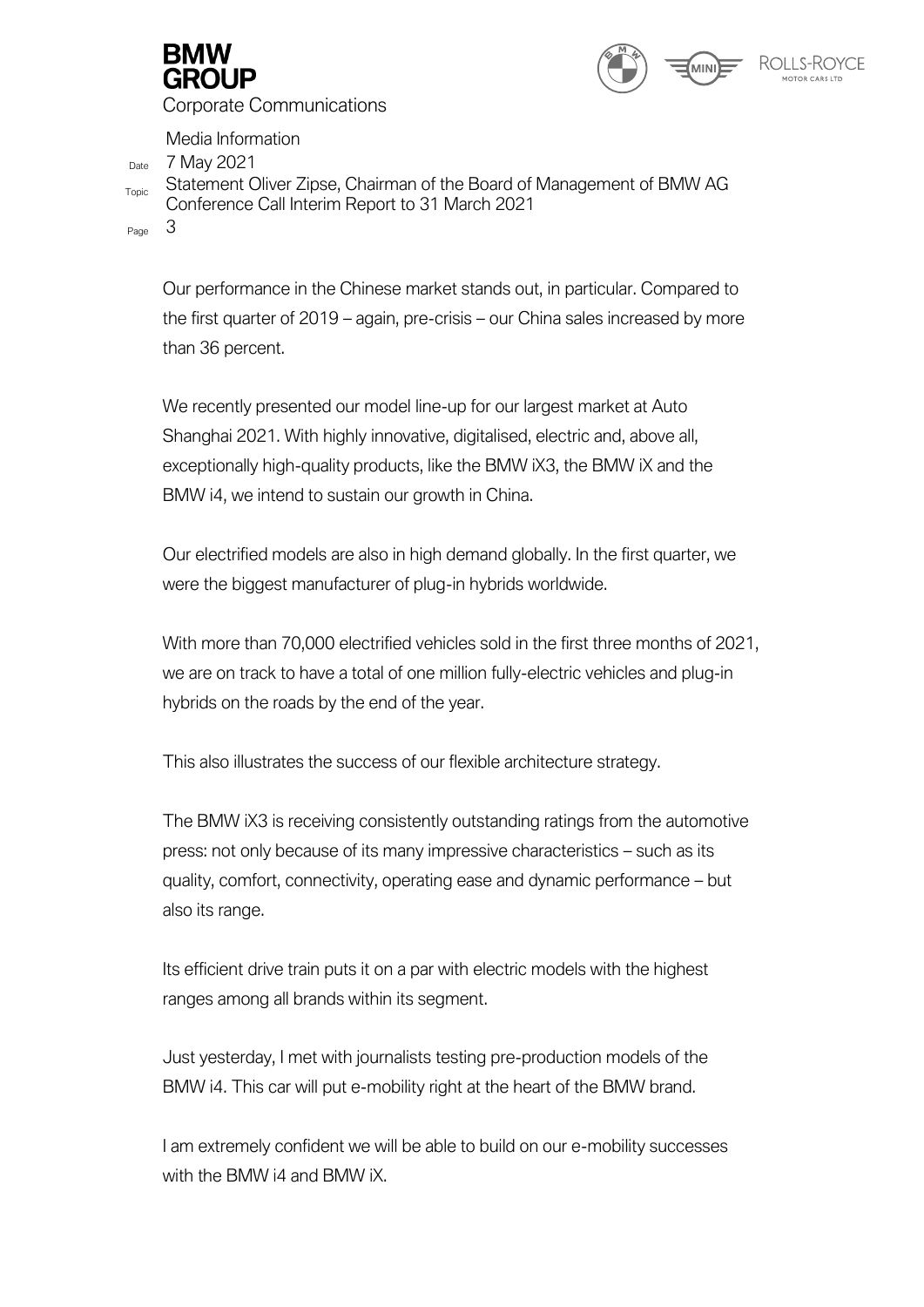



Media Information

 $Date$  7 May 2021

<sub>Topic</sub> Statement Oliver Zipse, Chairman of the Board of Management of BMW AG Conference Call Interim Report to 31 March 2021

Page 4

Growth remains our industry's strongest currency.

Before the end of the decade, we want to reach the milestone of three million delivered vehicles annually. As far as the BMW Group is concerned, we are also growing profitably and sustainably – and we will make sure this continues.

That brings me to my second point: We are growing sustainably.

Sustainability is the new language that connects the world.

The three major world markets, Europe, the US and China, as well as other industrial nations, have set themselves ambitious goals on the road to climate neutrality. They have recently confirmed – and even stepped up – these targets.

The next big, binding step will be the year 2030 – also for the BMW Group.

We have geared our company entirely towards sustainability. By 2030, we aim to reduce our actual carbon footprint per vehicle by at least a third from 2019 levels – in a verifiable and transparent manner, everywhere around the world.

During our Annual Conference, we published an integrated BMW Group Report for the first time, which documents our progress and, most importantly, gives equal weighting to our sustainable development and financial indicators.

A company does not become sustainable simply by flipping a switch or buying certificates. What counts is not alleged sustainability – but verifiable measures that deliver a real impact.

That is why we joined the Science Based Targets Initiative.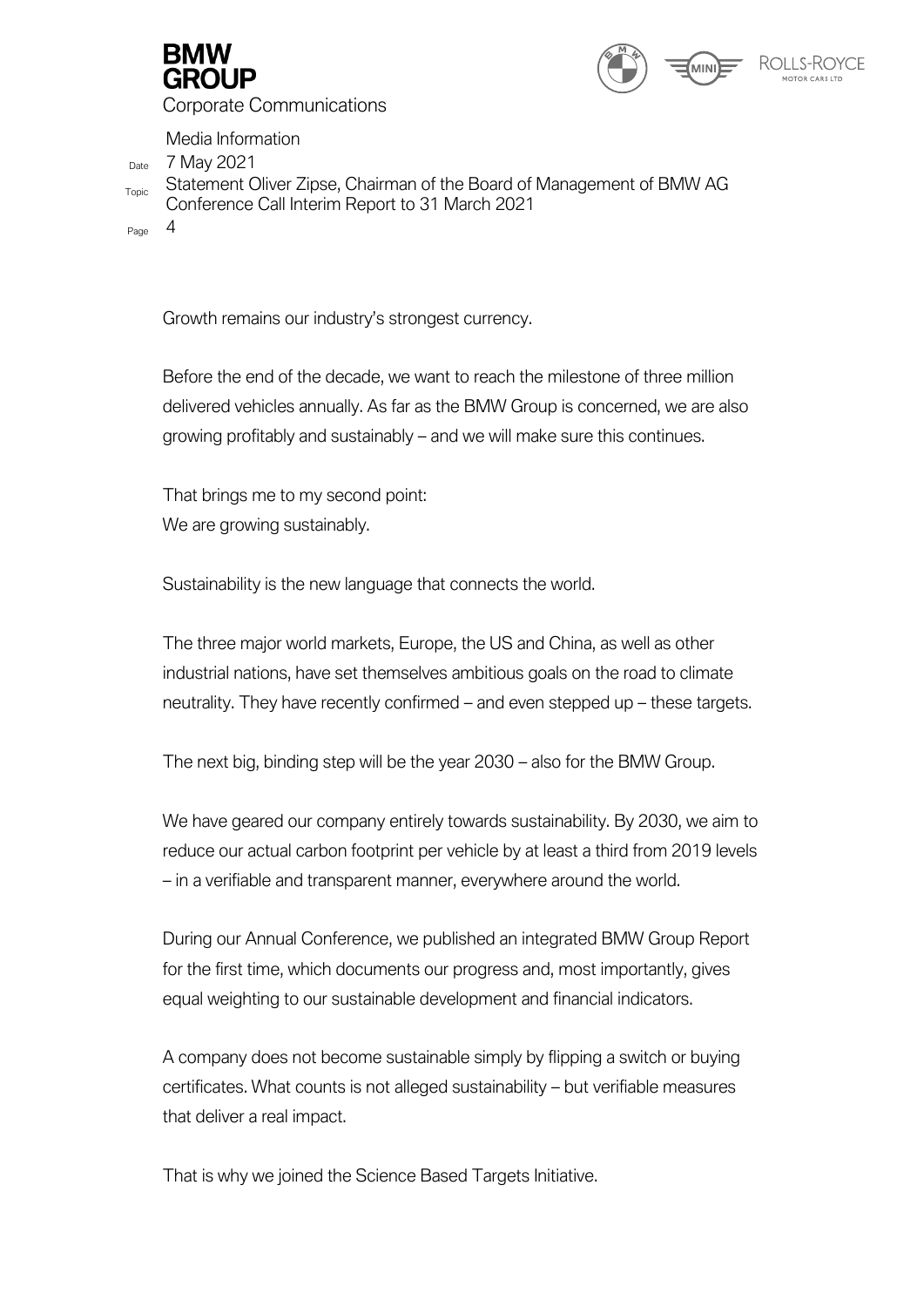



Media Information

 $Date$  7 May 2021

<sub>Topic</sub> Statement Oliver Zipse, Chairman of the Board of Management of BMW AG Conference Call Interim Report to 31 March 2021

Page 5

We think about sustainability in a way that goes far beyond emissions.

Energy and resource consumption will be the next, much bigger issue. Raw materials are becoming more expensive. Water and many mineral resources are scarce and valuable commodities.

We are seeing that especially right now. This is why it is so important to think in terms of a circular model and reduce our use of materials from the outset.

To achieve this, we are relying on partnerships and collaboration across our industry, with NGOs as well as political institutions.

This requires hard work, investment and an ongoing commitment.

We firmly believe: we will add value for society in this way, and also become a stronger company in the long term.

Let me give you a few examples from the last few months alone:

- We significantly overfulfilled our CO2 fleet targets in Europe last year and we are strategically on course to meet the goals for 2021 and beyond. Both further development of our conventional drive trains and our electromobility offensive will play a big part in this.
- With support from the strategic EU programs IPCEI which stands for Important Projects of Common European Interest – we are involved in another project that is advancing battery technology. We are conducting research into a new generation of sustainable batteries optimised for use in a circular model – for vehicle use, then for stationary energy storage and, finally, for efficient dismantling and reuse of materials.
- Our suppliers rely on 100% green power to produce battery cells; at the same time, we are increasing our use of secondary material. To give you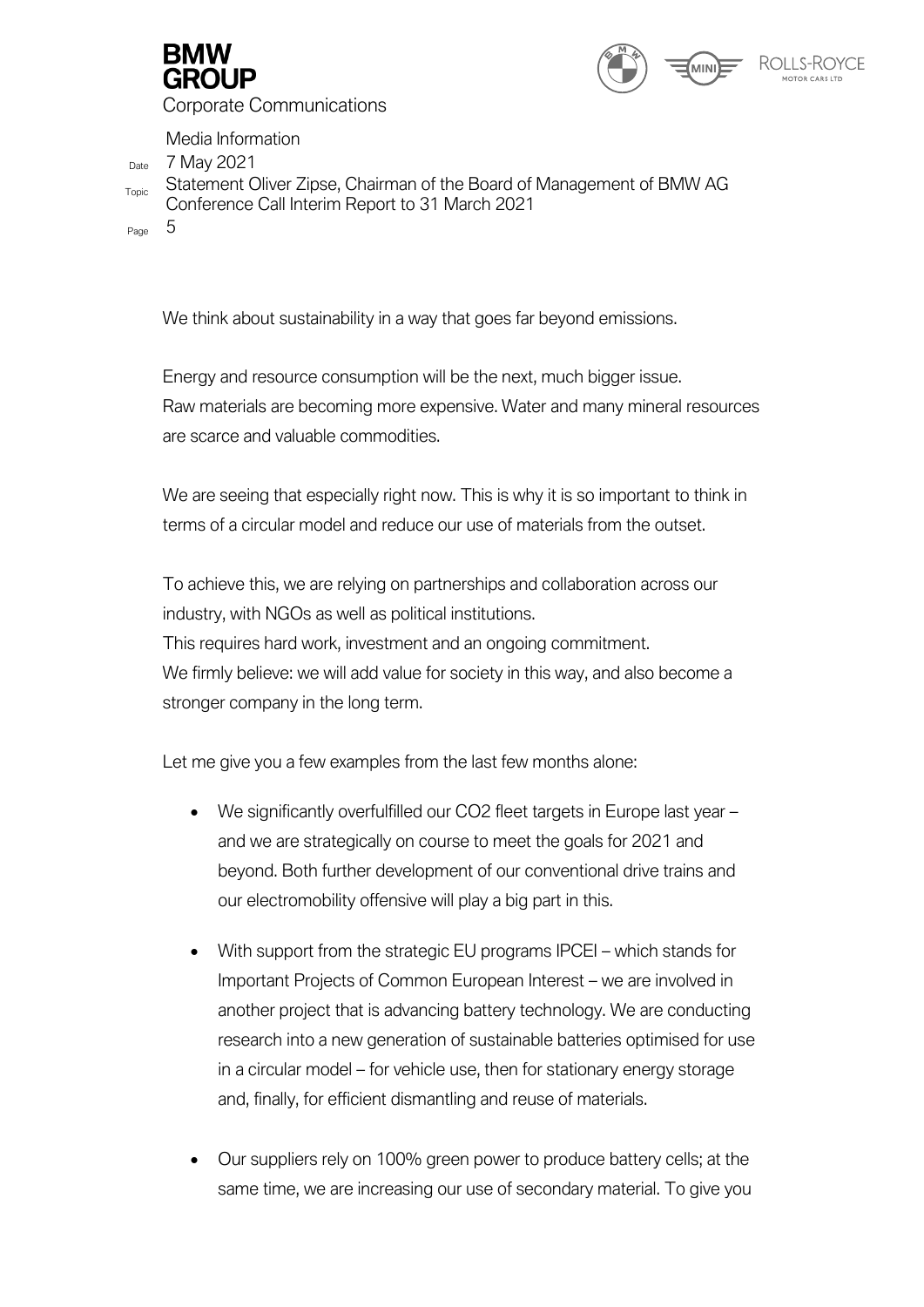



Media Information

Date 7 May 2021

<sub>Topic</sub> Statement Oliver Zipse, Chairman of the Board of Management of BMW AG Conference Call Interim Report to 31 March 2021

Page 6

a concrete example: In the BMW iX, we are reducing carbon emissions in the supply chain by 17%, compared to the same vehicle produced without these measures.

- We have signed multi-year supply contracts for sustainable lithium from South America with the American company Livent. Livent uses a special method that minimises the impact of lithium extraction on the surrounding ecosystem.
- With immediate effect, we will be sourcing half the aluminium needed by our light metal foundry in Landshut from Emirates Global Aluminium. The aluminium is produced using electricity from one of the world's largest solar parks.
- With an investment in Boston Metal, we are also promoting green innovations in steel production. Boston Metal is working on industrialisation of electrolysis processes in production of liquid iron. We aim to reduce our CO2 emissions from steel by about two million tonnes by 2030.
- Additionally, we have launched an initiative to protect the deep seas with the WWF, Google, Samsung SDI and the Volvo Group. We will not source minerals from deep-sea mining until there has been a full scientific investigation into the impact.

All these examples show that:

Sustainability cannot be taken for granted. It takes a lot of different measures to achieve a large-scale effect – as well as a conscious openness towards choosing the most effective technology in each case.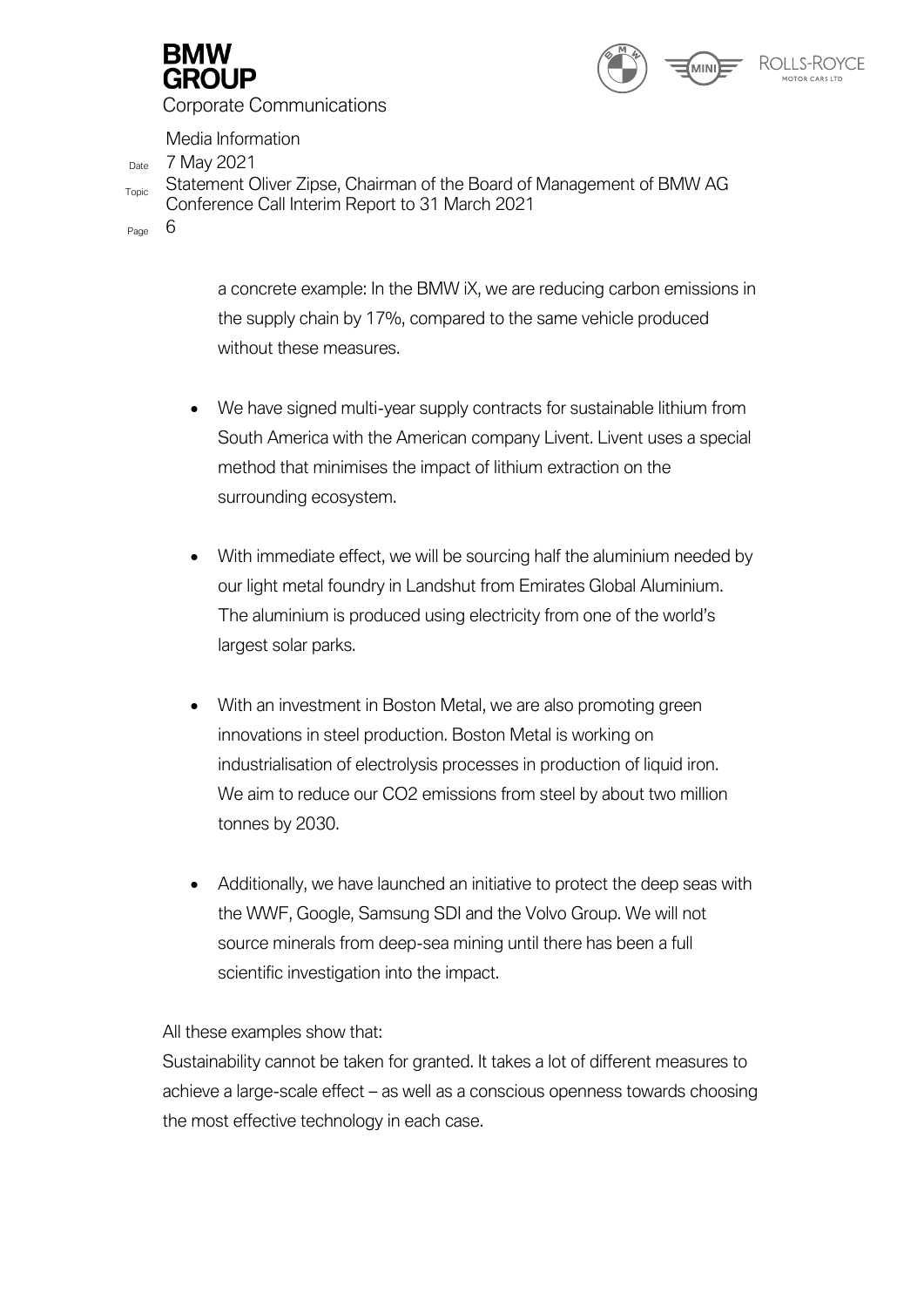



Media Information

Date 7 May 2021

<sub>Topic</sub> Statement Oliver Zipse, Chairman of the Board of Management of BMW AG Conference Call Interim Report to 31 March 2021

Page 7

Our ambition is clear:

The greenest electric car will be a BMW.

However, we also know that we always have to – and we will – combine sustainability with technology, innovation and inspiring products for our customers.

That is the BMW way. And we will continue full speed ahead.

That brings me to my third and final point:

We are shaping the technology for tomorrow's mobility.

- We are once again upping the pace of our electromobility offensive and plan to deliver more than 100,000 fully-electric vehicles to customers this year.
- By 2023, we will have at least one fully-electric model on the roads in all key segments – from the compact segment to the ultra-luxury class.
- By 2030, at least half our global sales will come from fully-electric vehicles.

We are electrifying all our brands to achieve this.

- MINI will release its final model with a combustion-engine variant in 2025.
- At Rolls-Royce, electric driving will soon define a new form of luxury.
- At BMW, we are ready for a strong market ramp-up for the i4, iX, 7 Series, X1, 5 Series and other models.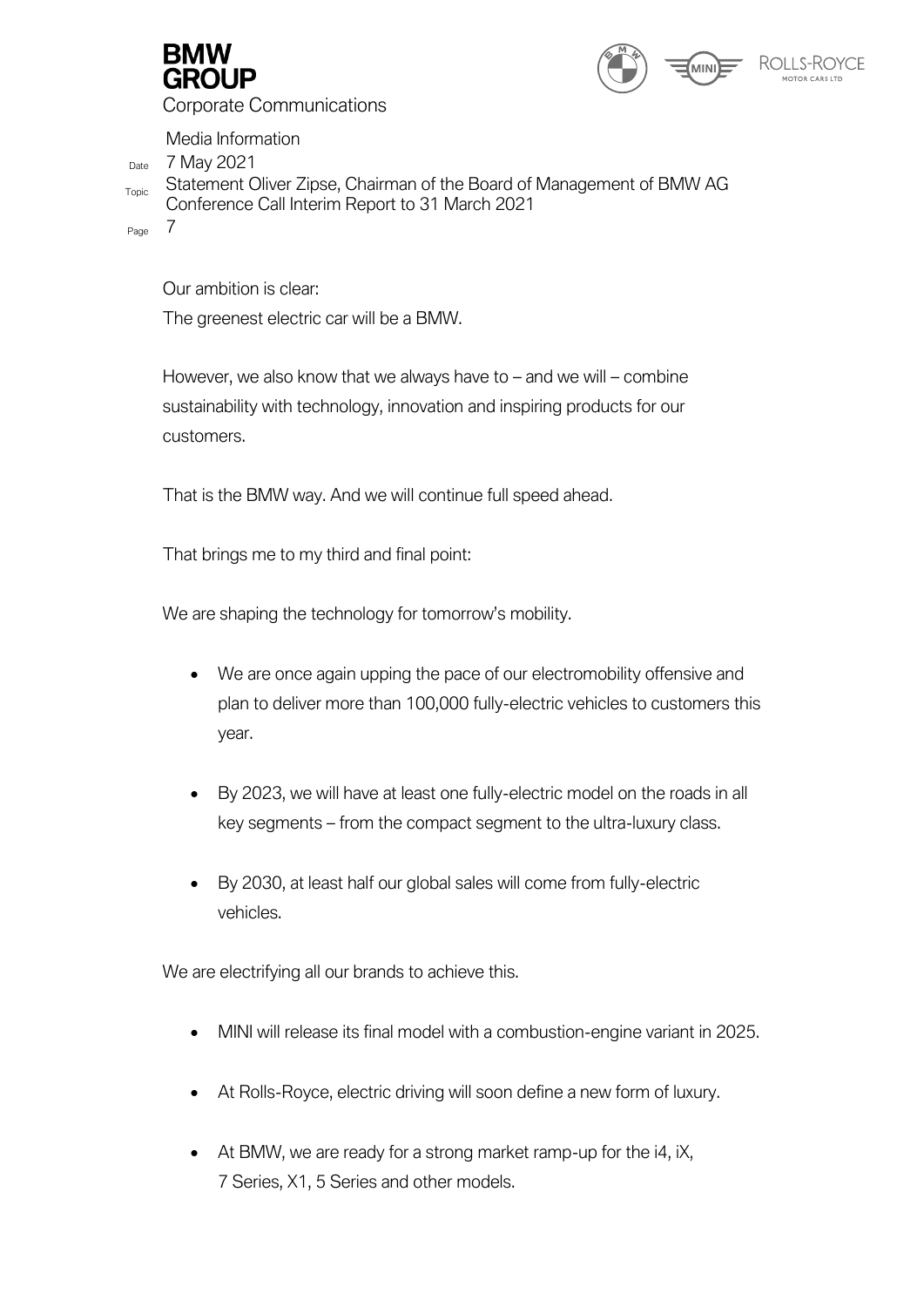



Media Information

Date 7 May 2021

<sub>Topic</sub> Statement Oliver Zipse, Chairman of the Board of Management of BMW AG Conference Call Interim Report to 31 March 2021

Page 8

We will also be introducing our new and self-developed BMW Operating System 8 with the BMW iX: a new generation of performance, user experience and intelligent driver assistance.

In combination with high-performance hardware, we are capable of processing more data live than ever before. The data transfer is 10 to 20 times faster than in previous systems.

We have also enhanced our award-winning and safe display and operating concept.

BMW Operating System 8 is designed for 5G connectivity, with complete functionality for applications like our powerful cloud-based navigation software BMW Maps.

Third-party services can be fully integrated into the operating system. This applies, for instance, to services from Apple, Google, Tencent and Spotify, which can transform the vehicle into the perfect digital companion.

We already introduced over-the-air updates for our vehicles with BMW Operating System 7. More than one million vehicles have already received upgrades.

This was a huge success that we will continue to build on. In many cases, our vehicles can be configured with functions on demand at a later date.

By the end of the year, we will have the largest connected fleet in the world, with around 2.5 million vehicles with Remote Software Upgrade capabilities.

And we are already planning the next big step.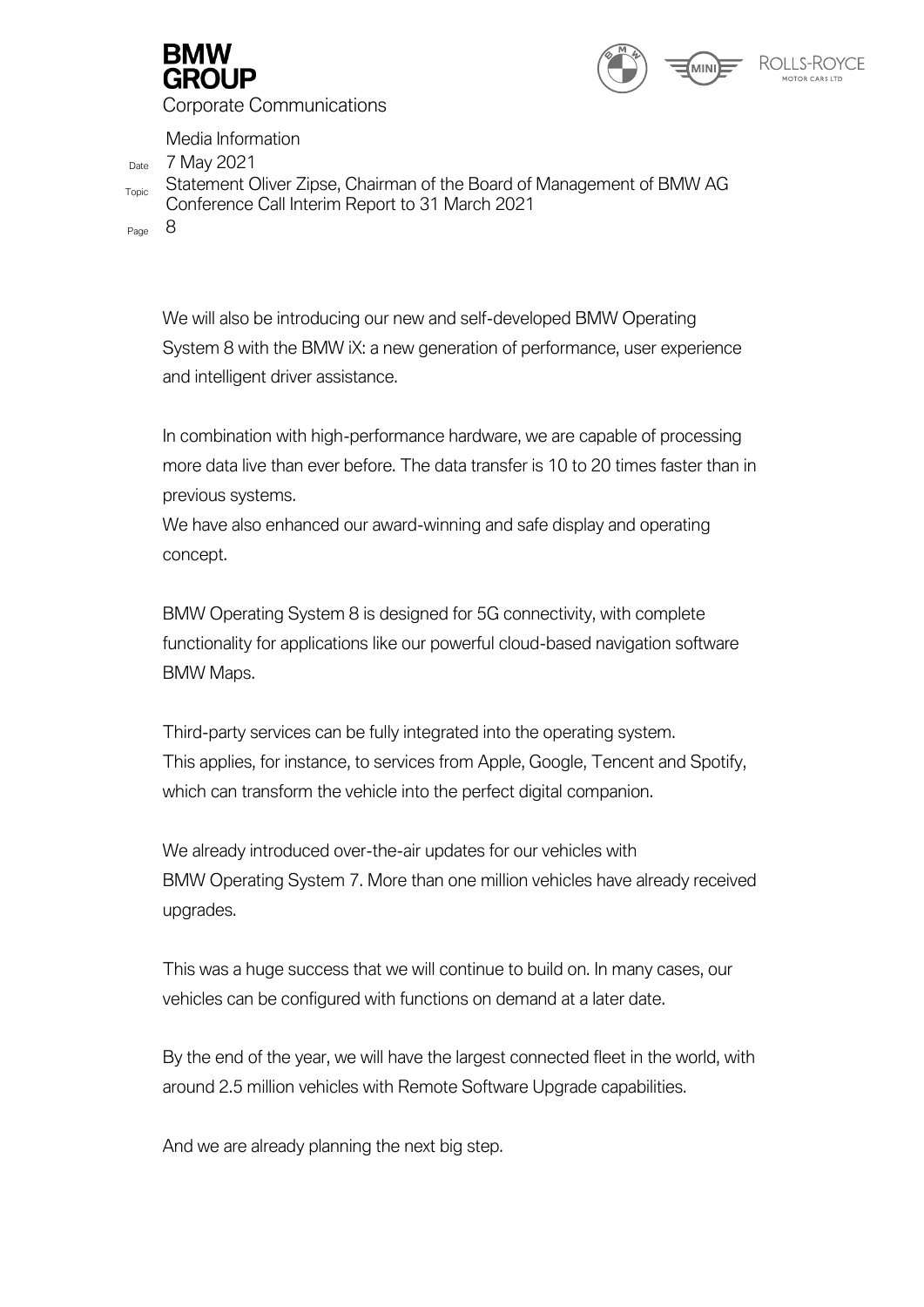



Media Information

Date 7 May 2021

<sub>Topic</sub> Statement Oliver Zipse, Chairman of the Board of Management of BMW AG Conference Call Interim Report to 31 March 2021

Page 9

At the Annual Conference, we unveiled the broad strokes of our vehicle strategy from the middle of the decade: the Neue Klasse – electric, digital and circular.

It will be key to the future success of the BMW Group. We are putting all our know-how and considerable investment into this development.

The Neue Klasse will establish a new generation of technology modules – targeting maximum synergies and scalability for our entire vehicle portfolio.

We will be introducing a new digital architecture and a new generation of electrical system.

We will also be taking the next leap with our electric powertrain and leveraging the opportunities of the new architecture to redesign our batteries. At our Battery Cell Competence Centre, we are currently testing different cell chemistries, formats and modules.

We aim to realise an automotive-compatible solid-state battery in collaboration with the battery specialist Solid Power by the end of the decade. We will present an initial demonstrator vehicle with these batteries well before 2025.

Ladies and Gentlemen,

The BMW Group is on course for success.

We are growing and reaching more customers than ever. We are focused on our goal of reaching three million units sold in a single financial year within this decade.